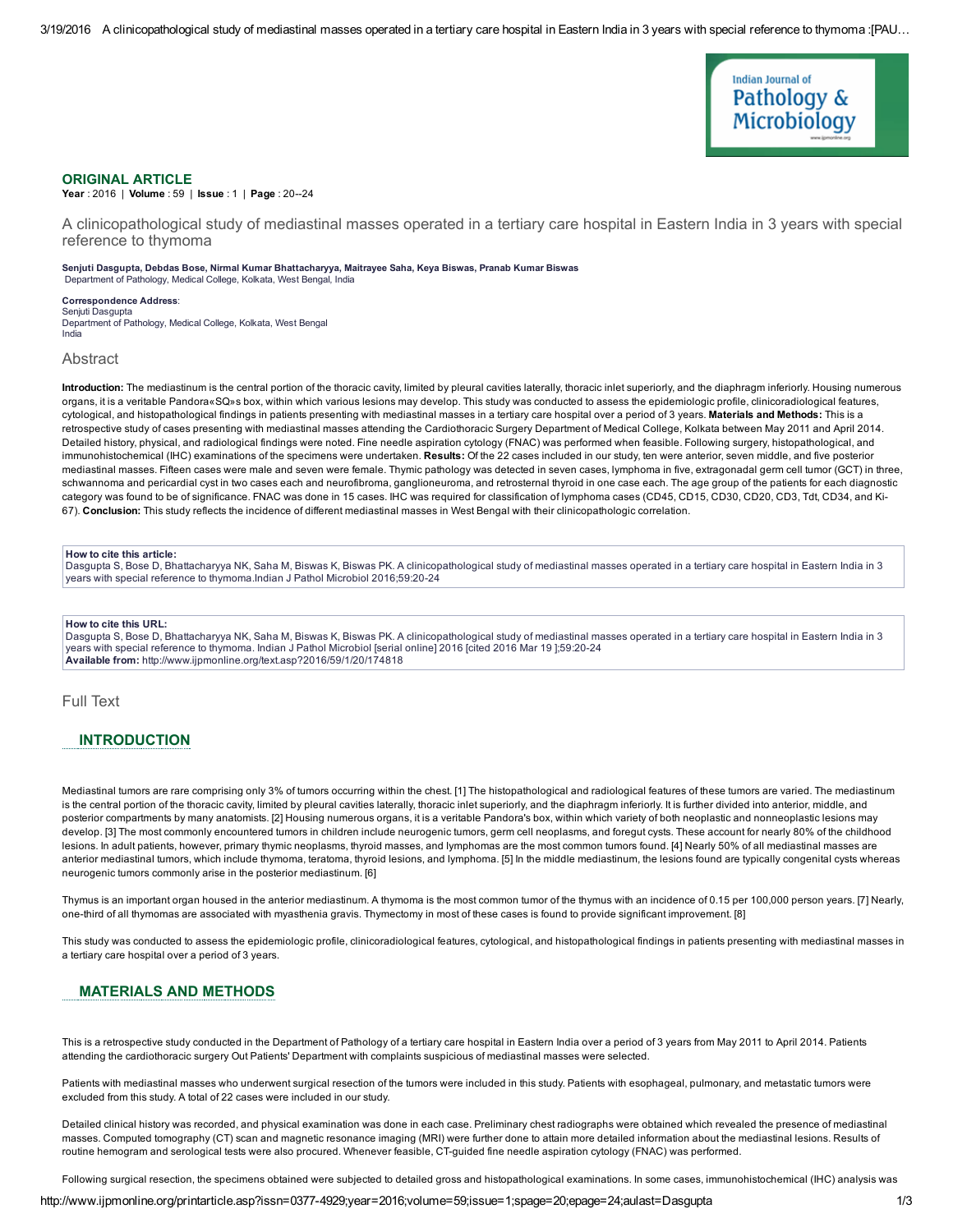#### 3/19/2016 A clinicopathological study of mediastinal masses operated in a tertiary care hospital in Eastern India in 3 years with special reference to thymoma :[PAU…

essential for confirmation of diagnosis. This was done with the paraffin blocks using CD 45, CD15, CD 30, CD 20, CD3, Tdt, CD 34, and Ki-67 after antigen retrieval by heat extraction of the trisethylenediaminetetraacetic acid solution. Antibody detection was done with diaminobenzidine following reaction with horseradish peroxidase enzyme. [9]

All relevant data were recorded meticulously and analyzed.

## RESULTS AND ANALYSIS

Of the 22 patients included in our study, 15 were males and 7 were females. The male to female ratio was 2:1. Their age ranged from 6 months to 56 years. The mean age of the patients was 18 ° 3 years.

In this study, 10 (45.5%) tumors were found in the anterior mediastinum, 7 (31.8%) in the middle mediastinum, and 5 (22.7%) in the posterior mediastinum. The histopathological diagnoses of mediastinal masses along with their sites have been shown in [Table 1]. The tumors were found to be benign in 63.6% cases and malignant in 36.4% [Table 2]. [Table 1] {Table 2}

The age of patients with thymic lesions ranged from 30 to 56 years, whereas lymphoma patients belonged to the first and second decades. Extragonadal germ cell tumor (GCT) patients were between 6 months and 5 years of age. Retrosternal goiter, schwannoma, ganglioneuroma, and pericardial cyst cases belonged to the second decade.

All patients complained of vague chest pain and dyspnea on exertion. The lymphoma patients presented with a cough and weight loss. Dysphagia and hoarseness of voice were noted in cases of retrosternal goiter and a pericardial cyst. Symptoms of myasthenia gravis were detected in all cases with thymic lesions. Superior vena caval obstruction was found in 2 cases of extragonadal GCT and 2 patients with lymphoma [Table 3].{Table 3}

CT-quided FNAC was done in 15 cases. These included 4 cases of thymic lesions, 3 of extragonadal GCT, 5 of lymphoma, 2 of schwannoma, and one case of ganglioneuroma. A provisional diagnosis of benign spindle cell tumor was given in cases of schwannoma and ganglioneuroma. There was no difficulty in diagnosing the cases of GCT cytologically. However, it was not possible to diagnose the thymic lesions on the basis of cytologic smears alone. So, differential diagnoses of lymphoma, thymic hyperplasia, and thymoma were rendered in these cases [Figure 1].{Figure 1}

By histopathological examination, 2 cases of thymic lesions were diagnosed as thymic hyperplasia and the rest as thymoma. Classification of thymoma was done according to the World Health Organization scheme. One case of thymoma was classified as a B1 subtype and the other 4, AB subtype.

Among the 5 cases of lymphoma, 3 were found to be CD 15 and CD 30 positive and they were diagnosed as Hodgkin lymphoma. A diagnosis of T-cell lymphoma was rendered in the other 2 cases as they furnished positive results with CD 3, Tdt, and CD 34 immunostains. The percentage of Ki-67 positive cells was approximately 25% and 40% in the two cases of T-cell lymphoma. The pattern of staining was membranous with CD 3 and CD 34, and nuclear with Tdt and Ki-67 [Figure 2]. {Figure 2}

One case of mixed GCT was diagnosed, and it consisted of components of yolk sac tumor and dysgerminoma. Among the other 2 cases of GCT, one was microscopically found to be a case of mature cystic teratoma and the other, dysgerminoma.

### **DISCUSSION**

There is a paucity of data on the incidence of mediastinal tumors, possibly due to the wide variety of these masses. [10] Bekele et al. studied mediastinal lesions in 73 patients over a period of 6 years and found that mean age of the patients was 35.9 ° 10.5 years. The male to female ratio in their study was 2:1. [11] In this study, a similar male to female ratio was found but the mean age of patients was 18 ° 3 years.

In a study conducted by Aroor et al. mediastinal masses were most commonly found in the anterior mediastinum (42.86%) followed by middle mediastinum (11.43%), posterior mediastinum (8.57%), and multiple compartments (37.14%). [1] The incidence of benign mediastinal tumors has been reported to exceed that of malignant tumors by Adegboye et al. [12] However Vaziri et al. reported 60% incidence of malignant mediastinal tumors in their series, which probably could be attributed to the fact that they included metastatic tumors in their study. [13] In this study, the majority of lesions were found in the anterior mediastinum (45.5%). Benign tumors (63.6%) exceeded malignant ones in this series.

The most common symptoms reported in patients with mediastinal tumors are chest pain, dyspnea, cough, and weight loss. [10] Other symptoms include hoarseness of voice, myasthenia gravis, superior vena caval syndrome, fever, and chills. [14] In this study, all patients presented with vague chest pain and dyspnea on exertion.

Even though most mediastinal tumors can be appreciated in routine chest radiographs, the investigation of choice for their detection is CT scan. After confirmation of the presence of a mediastinal mass, further characterization may be done with MRI. [15] CT-guided FNAC has been proven to be a safe and useful method for diagnosis of mediastinal tumors. Pérez Dueñas et al. reported that this procedure is highly sensitive (95.2%) and accurate (93.5%) in diagnosing mediastinal masses. [16]

In this study, the difficulty was encountered in diagnosing thymic lesions cytologically. The same problem has been faced by other authors as well. It has been documented that an erroneous diagnosis of lymphoma may be awarded in case of a lymphocyte-rich thymic tumor. [16] On the other hand, if abundant epithelial component is aspirated from a thymic mass, then it may be mistaken for carcinoma. [17]

Thymic neoplasms are rare lesions with a wide variety of clinical presentations and pathologic features. A thymoma is the most common primary anterior mediastinal tumor with an incidence of 1.5 cases per million. Thymic carcinoma is even rarer. [18] Thymomas may occur in any age group, but they are most commonly found between 35 and 70 years of age. Women of older age group are slightly more affected than males. [8] In this study, age of patients with thymoma ranged from 30 to 56 years.

Patients with thymoma are asymptomatic in 30% cases. [18] Associated paraneoplastic syndromes are found in 50-70% cases. These include myasthenia gravis, rheumatoid arthritis, Cushing syndrome, pure red cell aplasia, limbic encephalitis, and hypogammaglobulinemia. [7] Patients with thymoma present with myasthenia gravis in 30 to 50% cases whereas only a mere 10-15% patients of myasthenia gravis have thymoma. [18] The molecular basis of the association of myasthenia gravis with thymoma still remains largely unknown. [8] The occurrence of myasthenia gravis is considered a favorable prognostic factor influencing the outcome of thymoma since this condition leads to early diagnosis of the tumor. [19] In this study, all 7 cases of thymic lesions were associated with myasthenia gravis.

Thymomas may be detected by chest radiography in 4580% cases.However, the most sensitive diagnostic and preoperative staging modality of thymoma is CT scan. The usual appearance of thymoma on CT is a round to oval mass situated anterior to the heart and great vessels and inferior to the left innominate vein. In the presence of encasement, pleural dissemination, and vascular invasion, malignancy is suspected. [20]

Thymomas are indolent tumors, but they are malignant with a tendency to spread locally. The most widely used staging system is Masaoka-Koga system which takes into account the local extension of the tumor. [15] The two most important prognostic factors of thymoma include the Masaoka stage and completeness of resection of the tumor. [21]

According to the WHO scheme, thymomas are classified into 5 histologic subtypes. [22] In the present study, 2 cases of thymic hyperplasia and 5 of thymoma have been reported. One case of thymoma was categorized as a B1 subtype and the other 4 as AB subtype.